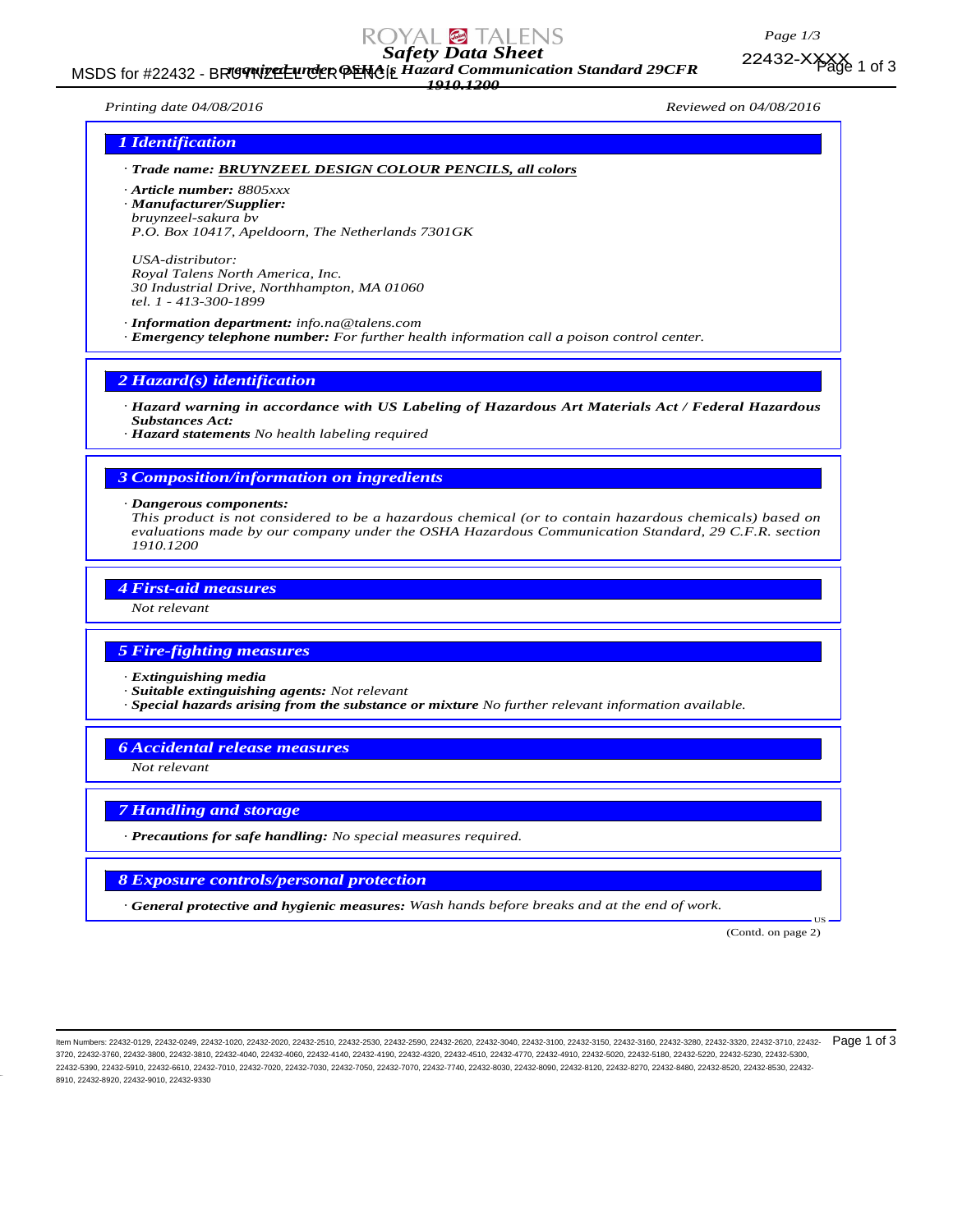# *Safety Data Sheet*

# MSDS for #22432 - BRIGYNIZELLINGER PENGIL Hazard Communication Standard 29CFR<br>MSDS for #22432 - BRIGYNIZELLINGER PENGIL Hazard Communication Standard 29CFR *1910.1200*

*Printing date 04/08/2016 Reviewed on 04/08/2016*

(Contd. of page 1)

| <b>9 Physical and chemical properties</b>           |                                    |
|-----------------------------------------------------|------------------------------------|
|                                                     |                                    |
| $\cdot$ Appearance:<br>Form:                        | Solid                              |
| Color:                                              | According to product specification |
| $\cdot$ Odor:                                       | Nearly odorless                    |
| $\cdot$ pH-value:                                   | Not applicable.                    |
| $\cdot$ Change in condition                         |                                    |
| <b>Melting point/Melting range:</b> Not determined. |                                    |
| <b>Boiling point/Boiling range:</b> Not determined. |                                    |
| $\cdot$ Flash point:                                | Not applicable.                    |
| · Flammability (solid, gaseous): Not determined.    |                                    |
| · Explosion limits:                                 |                                    |
| Lower:                                              | Not determined.                    |
| <b>Upper:</b>                                       | Not determined.                    |
| $\cdot$ Density:                                    | Not determined.                    |
| · Solubility in / Miscibility with                  |                                    |
| Water:                                              | Insoluble.                         |
| · Viscosity:                                        |                                    |
| Dynamic:                                            | Not applicable.                    |
| Kinematic:                                          | Not applicable.                    |

# *10 Stability and reactivity*

*· Thermal decomposition / conditions to be avoided: No decomposition if used according to specifications.*

- *· Possibility of hazardous reactions No dangerous reactions known.*
- *· Conditions to avoid No further relevant information available.*
- *· Incompatible materials: No further relevant information available.*

# *11 Toxicological information*

*· Carcinogenic categories:*

*· IARC (International Agency for Research on Cancer)*

*None of the ingredients is listed.*

*· NTP (National Toxicology Program)*

*None of the ingredients is listed.*

*· OSHA-Ca (Occupational Safety & Health Administration)*

*None of the ingredients is listed.*

# *12 Ecological information*

*· General notes: Not known to be hazardous to water.*

*13 Disposal considerations*

*Not relevant*

(Contd. on page 3)

US

ltem Numbers: 22432-0129, 22432-0249, 22432-1020, 22432-2030, 22432-2510, 22432-2530, 22432-2530, 22432-3240, 22432-3100, 22432-3160, 22432-3160, 22432-3280, 22432-3280, 22432-3320, 22432-3710, 22432-3710, 22432-3160, 2243 3720, 22432-3760, 22432-3800, 22432-3810, 22432-4040, 22432-4060, 22432-4140, 22432-4190, 22432-4320, 22432-4510, 22432-4770, 22432-4910, 22432-5020, 22432-5180, 22432-5220, 22432-5230, 22432-5300, 22432-5390, 22432-5910, 22432-6610, 22432-7010, 22432-7020, 22432-7030, 22432-7050, 22432-7070, 22432-7740, 22432-8030, 22432-8090, 22432-8120, 22432-8270, 22432-8480, 22432-8520, 22432-8530, 22432- 8910, 22432-8920, 22432-9010, 22432-9330